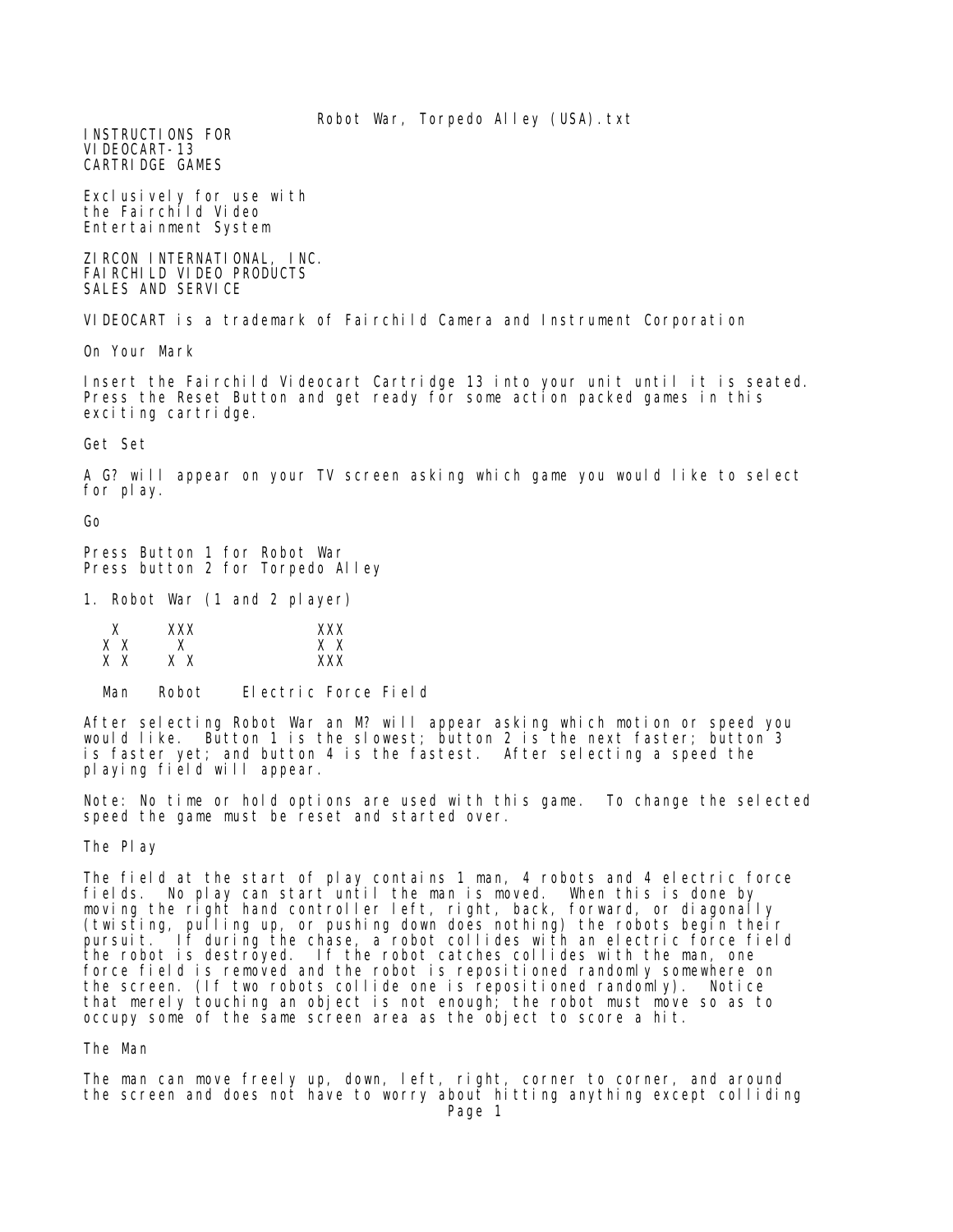Robot War, Torpedo Alley (USA).txt with the robots. He can go off the edge of the screen and appear on the opposite side re-entering the field as if the field were round. This wrap-around of the field gives an added dimension of travel to the man in his escape from the relentless robots. (The robots can wrap-around also, so be careful!

The Robots -- One Player, Two Player

The robots are controlled by the computer and stalk the man automatically; however, if a 2nd player wishes he may over-ride the computer by simply moving his controller (left, right, forward, back and diagonally). In so doing the 2nd player moves the whole group of robots in unison. He can also return control to the computer by releasing his controller knob in which case the computer again controls the robots.

Note: Twisting either way, pulling up or pushing down by the 2nd player stops the robots as long as the controller knob is held in one of these positions. When the knob is released the robots continue to move.

## Strategy

The man can trick the robots and lure them to their destruction by hiding among the electric force fields. The man can move diagonally but the computer controlled robots cannot. Therefore, when playing against the computer the man is able to out-run the robots by moving in the diagonal. But when the robots are controlled by the 2nd player the robots also move diagonally.

A good strategy for the robots involves "splitting" so that the man becomes surrounded. Splitting is accomplished by moving the robots away from the man until one robot has a shorter distance to travel to the man by moving off the screen and appearing on the opposite side. When this occurs you can release the controller knob giving control of the robots to the computer. The computer will automatically converge the robots on the now surrounded man.

## Scoring

One point is scored by the winner of a round. If all robots are destroyed by being lured into the electronic force fields the man scores 1 point. If the man is caught 4 times (all the electric force fields disappear) the robots win 1 point. A game can be comprised of several rounds.

Note: When either the man or the robots score reaches 99 that score rolls over to 0 and the game will continue.

Good luck and every one for himself!

2. Torpedo Alley (1 and 2 player)

All options are available in this game. If at any time you wish to alter an option, press the hold button (3) and punch in the corrected selections. Refer to your game instruction book if in doubt.

The field appearing on your TV consists of two guns--lower left and right screen; a field of mines--center screen and 3 rows of ships moving across the screen. The bottom row of ships is moving the fastest, the middle row slower and the top row the slowest.

Torpedo Alley is a one or two player game. One player can play against time; two players can play against each other.

Hand Controllers